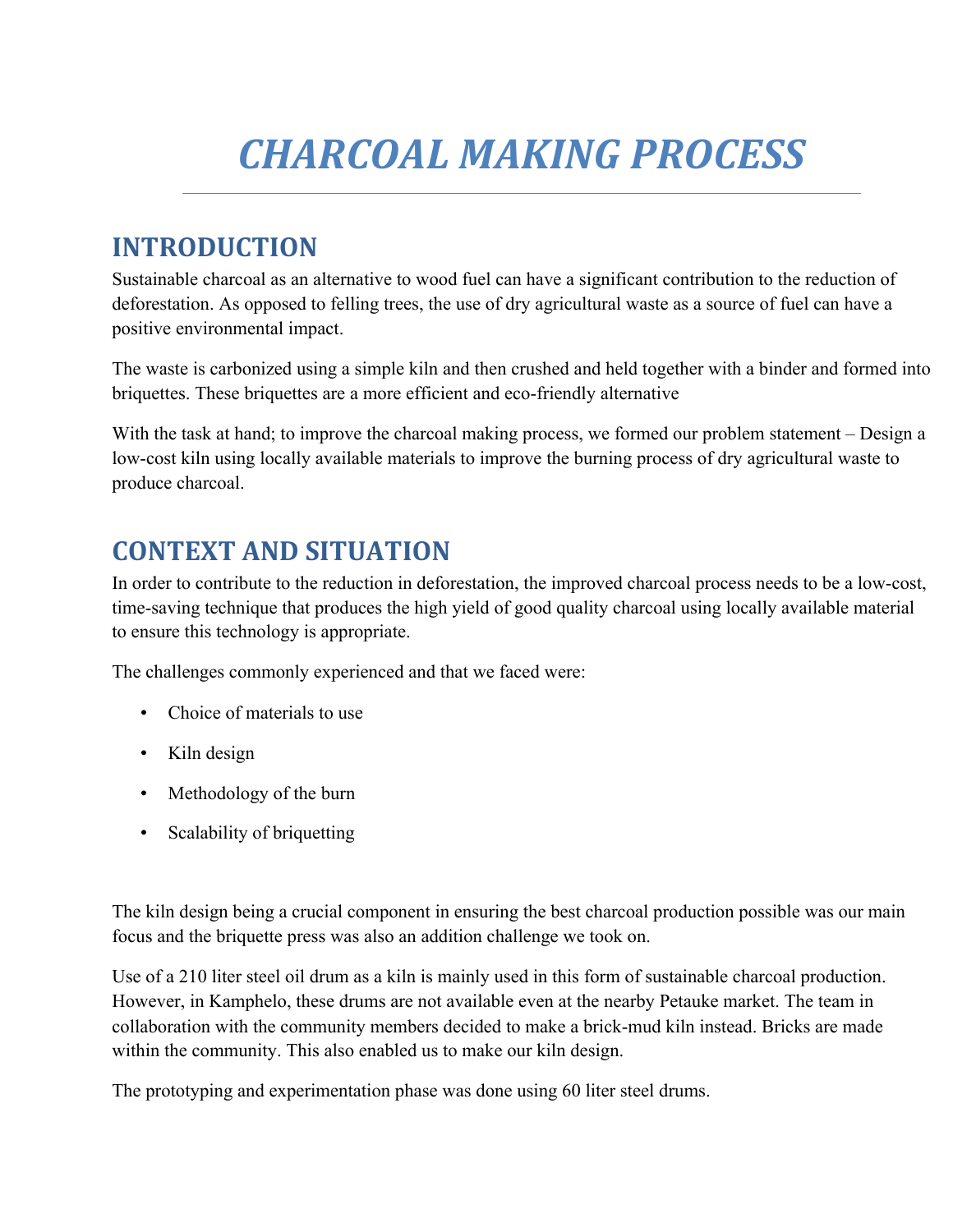The square, tapered shape we finally chose was due to a number of reasons. The tapering to direct the smoke up and a chimney could also be put in place to direct the smoke even higher. The square shape was settled upon after noticing the difficulty in plastering the round kiln the community's headsman had made after our first visit. The one-sided opening to allow wind and air flow into the kiln was put on the most windy side. The slits at the base of the kiln allowed air flow into the kiln and through the cobs for carbonation.



Figure 1) Final kiln (left) designed and constructed by team and community members



Figure 2) Internal base of the kiln to allow air flow in for carbonation.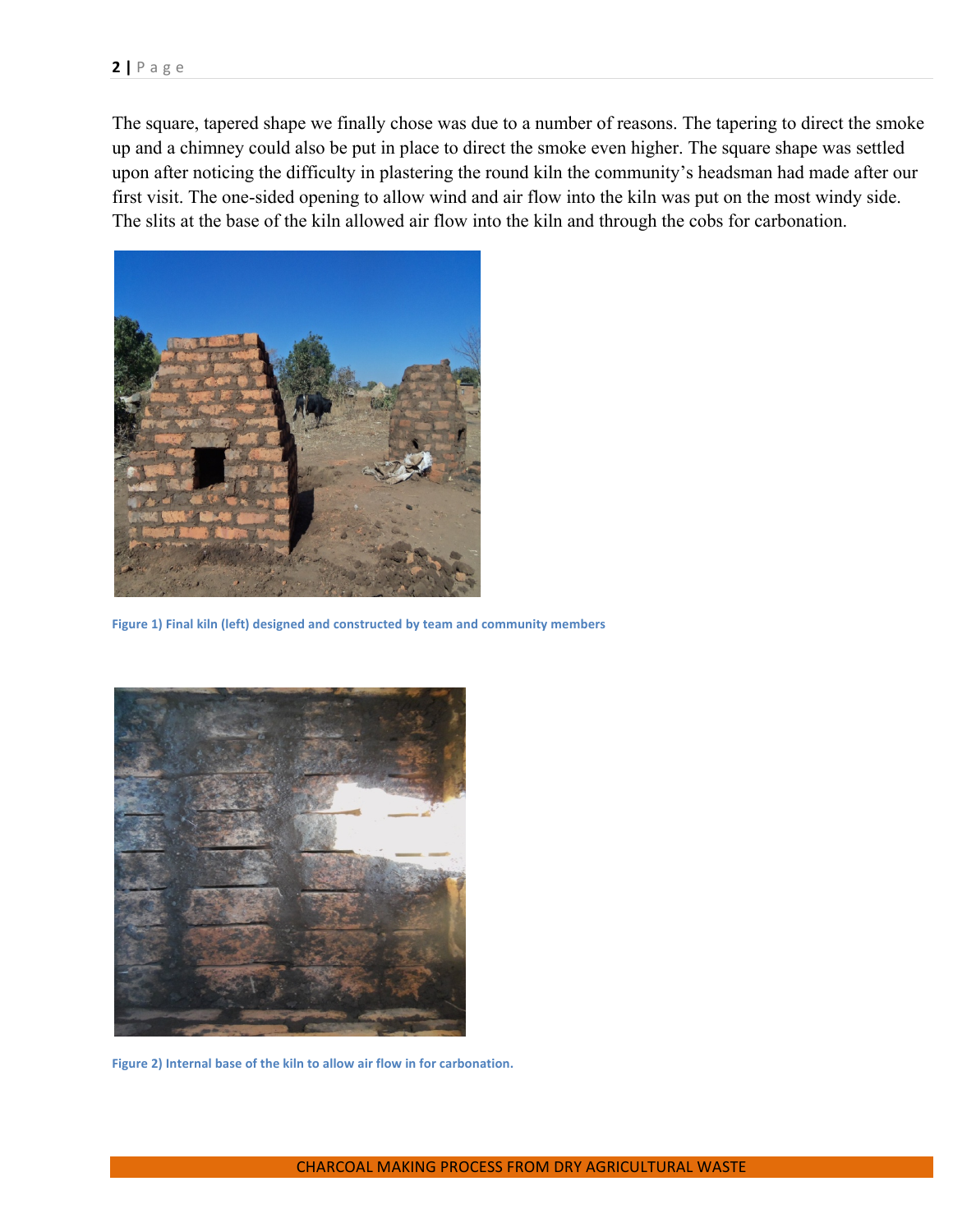The only advantage the original oil drum kiln has over this brick-mud kiln is portability. But the brick kiln produced twice as much charcoal as the oil drum.

## **SOLUTIONS**

After introducing this technique to the community and conducting several burns in the mild steel oil drum, one major concern resonated with all the members. The mild steel oil drum was not available in the community. They also mentioned that it would be too expensive if made available. It was then necessary to identify the raw materials available in the village that could be used as an alternative. This formed our problem statement – design a low cost kiln using locally available materials to improve the burning process of dry agricultural waste to produce charcoal.

Bricks were the obvious choice as they were readily available and affordable. The next step was to brainstorm on several designs for the brick kiln. The three major design features we focused on were the shape of the kiln, the base and the air inlet. We collaboratively tried out different designs during sketch modeling sessions.

The shape of the kiln had to effect efficient burning. In between visits to the village, the community constructed a cylindrical kiln with air spaces around the base, where a door had also been designed. The team considered a cylindrical kiln but its construction would be complicated and since we intended to use clay as a plaster to hold the bricks together, it would lead to several air spaces on the surface. A square and a tapered shape were then considered as either would be

easier to construct. We settled on the tapered shape as it would direct the smoke emitted during the burn much higher than the square shaped design.



**Figure 4) Side view of brick kiln** showing air inlets at the base

For the base and the air inlets, it was necessary to have a design that allowed enough air to enter the kiln and also enable air supply to be cut off with ease

during carbonization. The cylindrical kiln the members of Kamphelo had constructed did not allow much air to enter the kiln and hence resulted in several unburnt cobs.

We then settled on a design that directed airflow through the base support structure of the kiln, where air would get to the maize cobs from the bottom through

several slits at the base and reach the top layers of the cobs. The base of the

kiln was therefore raised with four brick-sized openings supporting the kiln

which would take a short time to seal when necessary.

**Figure 3) Tapered shape brick kiln** 

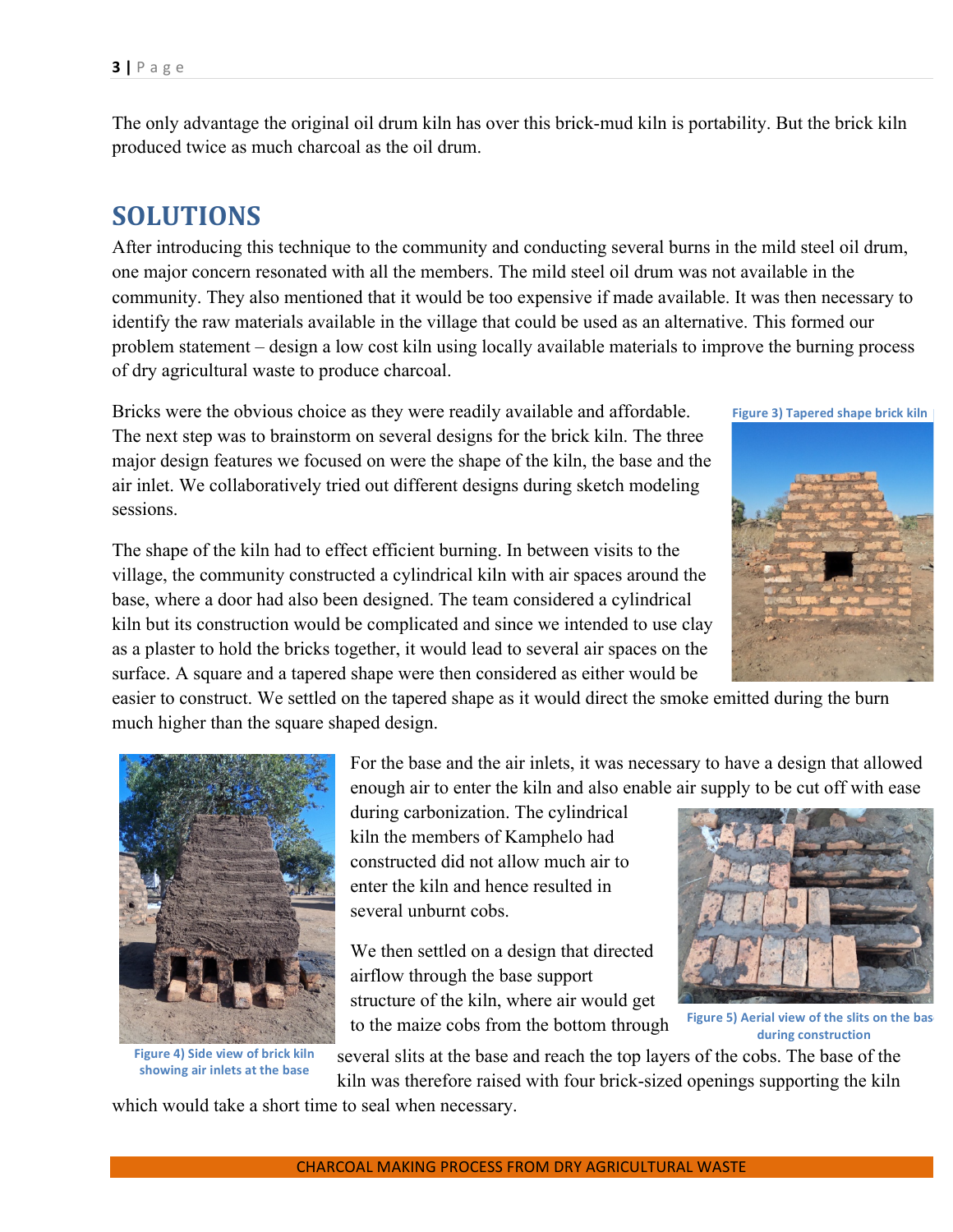## **THE TECHNOLOGY**

The brick-mud kiln was designed to carbonize biomass (agricultural waste) such as maize cobs and husks, grass and banana peels.

The construction of the kiln should be in an open space where there is free air flow and the smoke produced form the carbonization process can escape. The bricks are laid out forming a square, tapered structure.

The dimensions of the final design built were 112cm by 96cm, length and width respectively. Its capacity was 32kg of un-carbonized cobs and husks. About 270 bricks were used in this design which took approximately three and a half hours to build.

Mud is used to plaster the bricks together and as a final coating to seal any cracks. It takes 6-8 hours to dry completely before any burn can conducted.



Figure 6) Mud-plastered kiln to prevent air flow through the cracks between the layered bricks during carbonation

The cobs and husks are filled into the kiln in alternating layers without too much compression so as to ensure good flow of air within the material during the burn. This material is lit through the door and the bricks are placed vertically in this space to close it and plastered with mud once the biomass has ignited.

The slits at the base of the kiln allow air supply into the kiln for carbonization. As the biomass is carbonizing, smoke is produced and escapes through the top outlet. This smoke consists of carbon gases and water vapour. It progressively changes colour from dark-grey smoke to white-yellow to a more translucent hue. A flame is then seen through this outlet and this is a sign that the carbonization process for the production of coal is almost complete and the air supply inlet at the bottom-side of the kiln is then shut with bricks and sealed with mud and the outlet is shut too with a metal sheet and sealed to cut off air supply so that the coal does not turn into ash.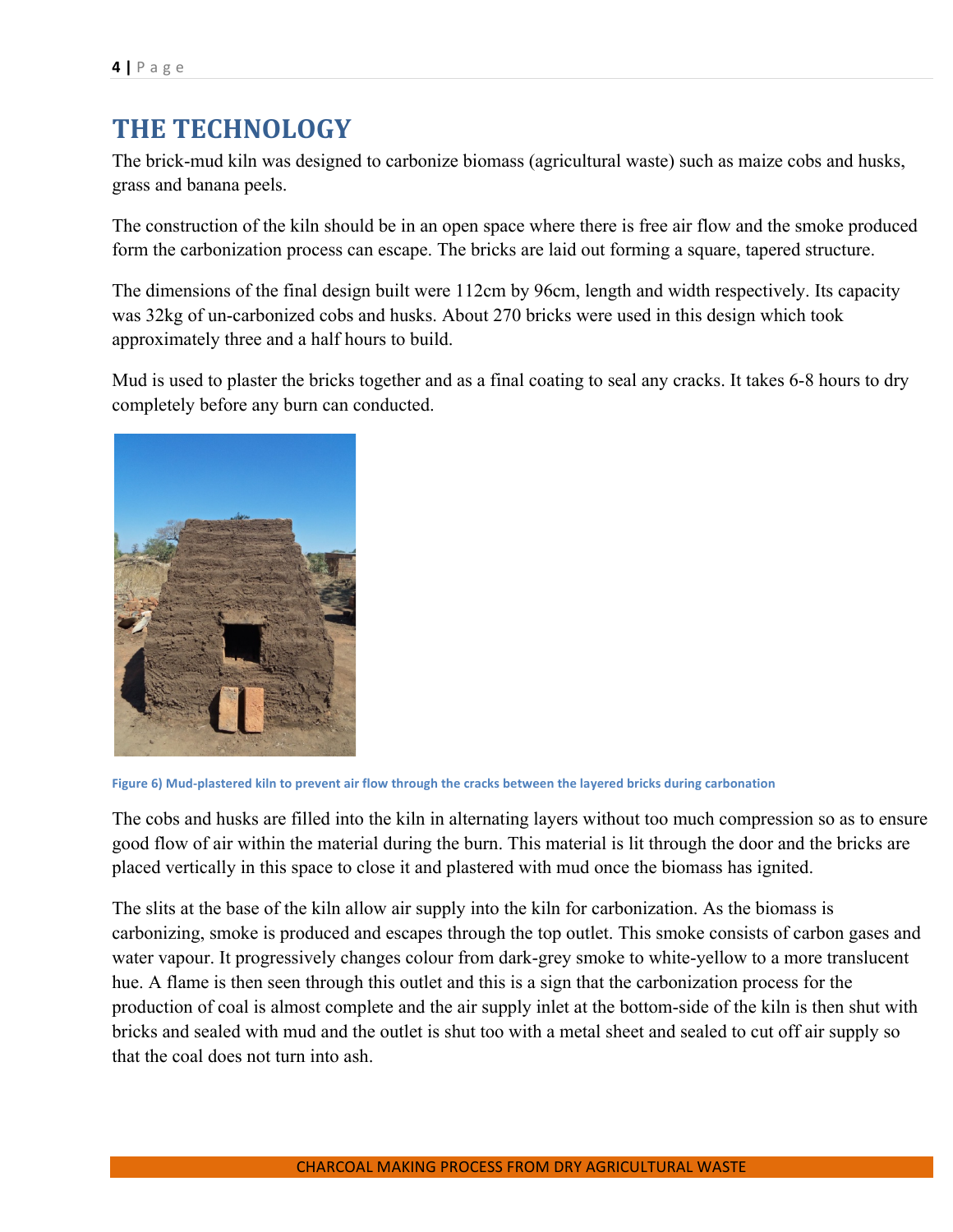The timings for the above process was determined through observation, experimentally and using some of our experience from the prototyping stage too.

|        | Cobs |      | <b>Husks</b> |      | Coal |      |
|--------|------|------|--------------|------|------|------|
|        | Kg   | %    | Kg           | %    | Kg   | %    |
| Burn 1 | 29.5 | 92.2 | 2.5          | 7.8  | 5.5  | 17.1 |
| Burn 2 | 26.5 | 89.9 | 3.0          | 10.1 | 16.5 | 55.9 |
| Burn 3 | 34.5 | 88.5 | 4.5          | 11.5 | N/A  | N/A  |

### **Table 1 Weights of agricultural waste and subsequent charcoal yield**

## **VENTURE DESIGN**

To enable the continuation of the project as a sustainable venture, the team identified and discussed various aspects of a start-up that could lead to the commercialization of the charcoal making process using agricultural waste. For this purpose, we used the business model canvas.

## **The Business Model Canvas**

This model is designed to put into account the different areas that should be explored when starting a business. This then makes iteration much more purposeful with a holistic view of the venture.

| <b>Key</b>                                                                                                | <b>Key</b>                                                                                                                          | Value                                                                                                                             | <b>Customer</b>                                                                                                                      | <b>Customer</b>                                                                                                                               |
|-----------------------------------------------------------------------------------------------------------|-------------------------------------------------------------------------------------------------------------------------------------|-----------------------------------------------------------------------------------------------------------------------------------|--------------------------------------------------------------------------------------------------------------------------------------|-----------------------------------------------------------------------------------------------------------------------------------------------|
| <b>Partners</b>                                                                                           | <b>Activities</b>                                                                                                                   | <b>Proposition</b>                                                                                                                | <b>Relationships</b>                                                                                                                 | <b>Segments</b>                                                                                                                               |
| Maize farmers<br>CBO:<br>Community co-<br>$operatorerative -$<br>Salani<br>Mutonzhye<br>NGO:<br>T.R.C.D.A | Develop a<br>collection<br>system and<br>storage of maize<br>cobs<br>Design and<br>construction of<br>kilns and<br>charcoal presses | Entire process<br>takes a few hours<br>as opposed to<br>months<br>Use of maize<br>cobs which<br>would otherwise<br>be of no value | Co-creation<br>Develop a feedback<br>mechanism on quality of<br>briquettes<br><b>Communities</b><br>Provide a sustainable<br>venture | Mass market -<br>Individuals using<br>charcoal<br>Niche market $-$ those<br>who prefer to use<br>environment friendly<br>and 'green' products |
|                                                                                                           |                                                                                                                                     | Charcoal                                                                                                                          |                                                                                                                                      |                                                                                                                                               |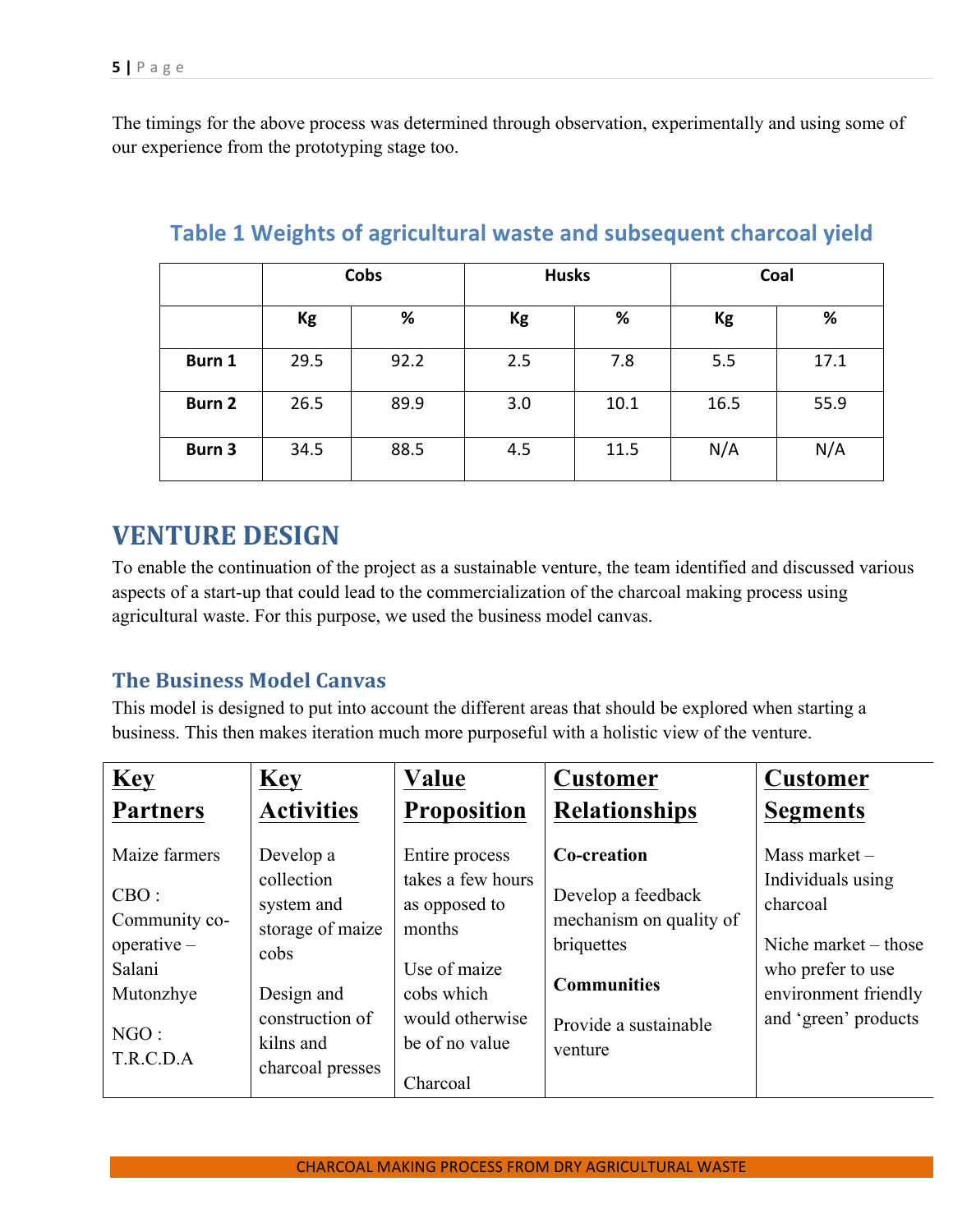| Forestry   | Establish         | briquettes     |                          |  |
|------------|-------------------|----------------|--------------------------|--|
| Department | appropriate price | provide a more |                          |  |
|            | point for         | efficient burn |                          |  |
| Charcoal   | briquettes        |                |                          |  |
| Farmers    |                   | Smoke emission |                          |  |
|            | Packaging and     | is nearly      |                          |  |
|            | distribution of   | eliminated     |                          |  |
|            | product           |                |                          |  |
|            |                   |                |                          |  |
|            | Information       |                |                          |  |
|            | dissemination on  |                |                          |  |
|            | the technique     |                |                          |  |
|            |                   |                |                          |  |
|            | <b>Key</b>        |                | <b>Channels</b>          |  |
|            | <b>Resources</b>  |                |                          |  |
|            |                   |                | Deploy a sales force in  |  |
|            | Human             |                | Petauke markets          |  |
|            | resources         |                |                          |  |
|            | providing labour  |                | Stock product in local   |  |
|            | and training and  |                | supermarkets through the |  |
|            | capacity          |                | CBO and NGO              |  |
|            | building          |                | Home delivery system in  |  |
|            |                   |                | nearby communities       |  |
|            | Initial capital   |                |                          |  |
|            |                   |                |                          |  |
|            | Agricultural      |                |                          |  |
|            | waste: maize      |                |                          |  |
|            | cobs and husks    |                |                          |  |
|            |                   |                |                          |  |
|            | Storage space     |                |                          |  |
|            | for maize cobs    |                |                          |  |
|            | Transport of      |                |                          |  |
|            | cobs to burn site |                |                          |  |
|            |                   |                |                          |  |
|            | and briquette to  |                |                          |  |
|            | market            |                |                          |  |
|            | Location for kiln |                |                          |  |
|            |                   |                |                          |  |
|            | set-up and burns  |                |                          |  |
|            |                   |                |                          |  |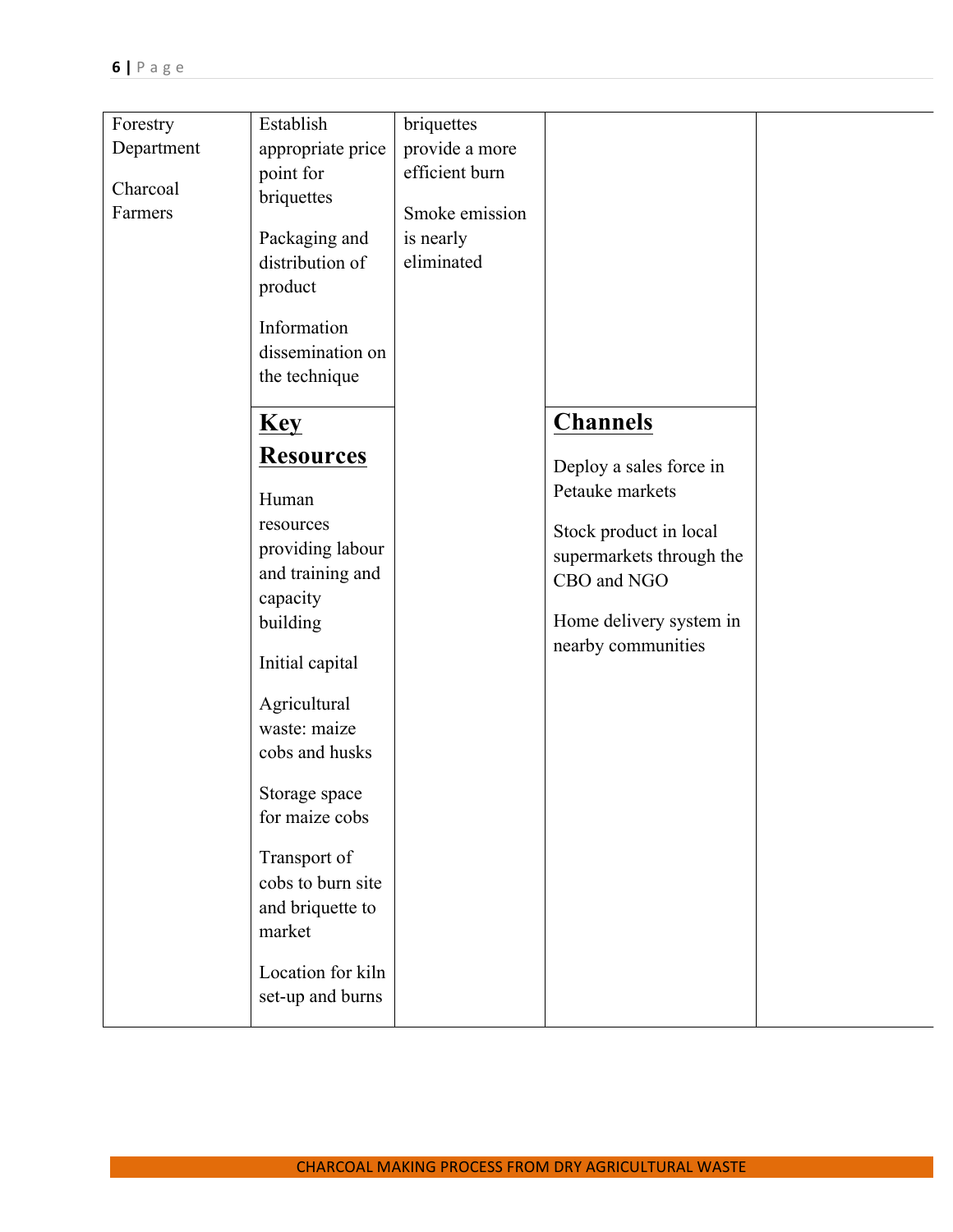| <b>Cost Structure</b>                | <b>Revenue Streams</b>           |
|--------------------------------------|----------------------------------|
| Initial start-up costs               | Asset sale: Briquettes           |
| Fixed costs : rent for storage space | Volume dependent: weight per bag |
|                                      | Training and capacity building   |
|                                      |                                  |

## **CONTINUING WORKS AND NEXT STEPS**

Moving forward, we would like to hand the project over to a local non-government organization located within Petauke – Titukuke Rural Community Development Association (T.R.C.D.A). The NGO focuses on alleviation of poverty and would serve as the community's resource centre for further information and guidance for the continued success in the project.

The following outline further research needed to address the problem statement adequately:

#### **Improvements to the kiln design**

Cobs further away from the airway tend to burn at a faster rate than those much closer. We looked into widening the slits on the base closer to the airway and narrowing those further away so as to reduce the amount of air getting to the back. This design however, caused the cobs closer to the airway to burn much faster than those at the back. Further prototyping is therefore necessary.

#### **Improvement on the process**

Pre-drying the agricultural waste, in this case maize cobs, should be conducted to determine whether a more efficient burn can be obtained with less smoke emission. Other waste should be tested in the brick kiln as well and a comparative analysis carried out to identify which yields more charcoal.

With the great amount of smoke produced and expelled to the atmosphere during the initial stages of burning the cobs, it is necessary to investigate the properties of the smoke.

#### **Binder**

As an alternative to cassava porridge, the community identified a root that has similar viscosity to the cassava porridge. The *mtumbetumbe* root, commonly known as *mwaniya*, is crushed to expose the root fibres then placed in a container of water whose amount depends on the size of the root used. It is then stirred around the water until the water becomes viscous.